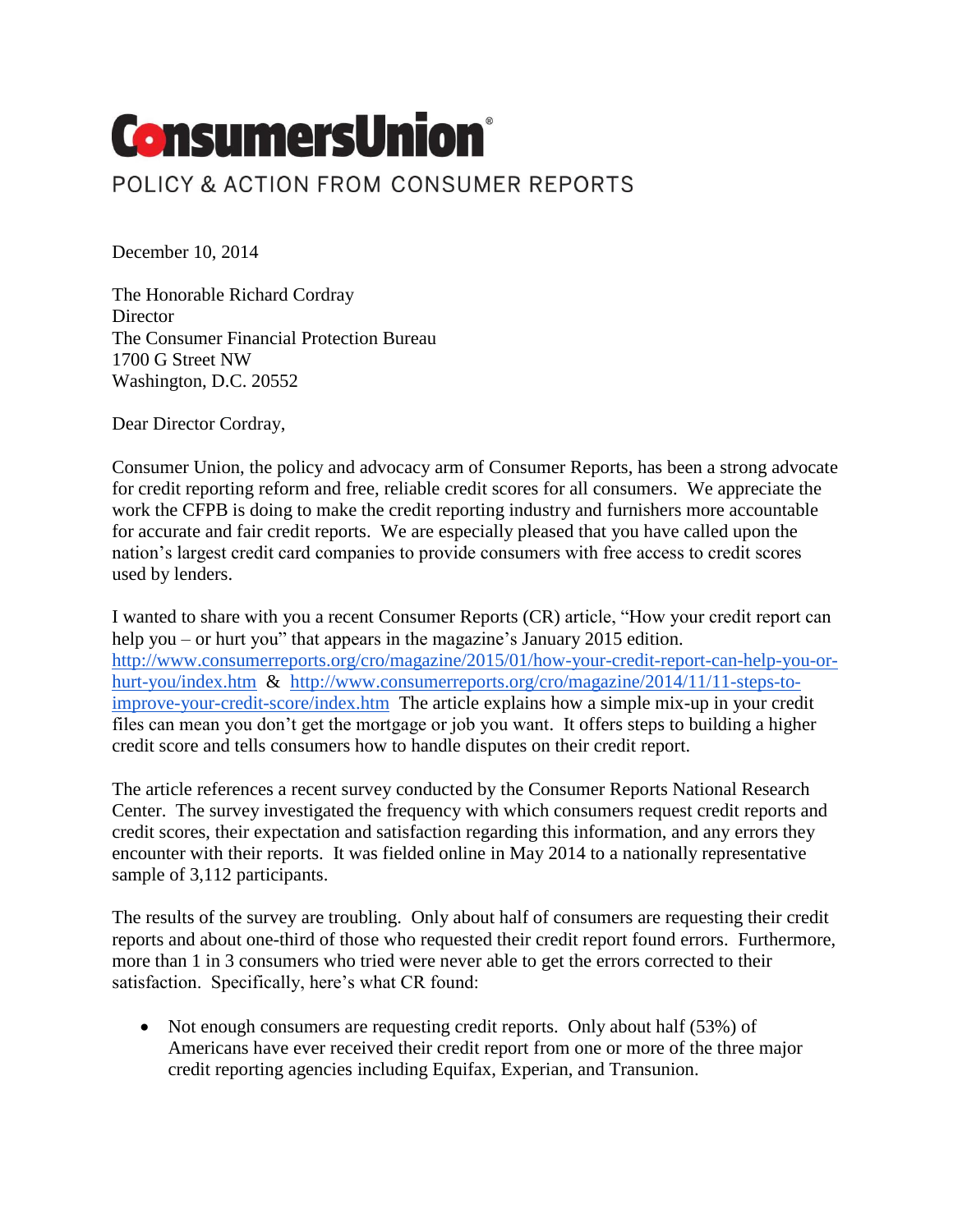- Of consumers who received their credit report, 61% did not find any errors on their most recent report, 20% found errors that could negatively impact their credit score and the remainder did not look for errors or found less serious errors
- Two-thirds of credit report consumers who found one or more errors tried to correct the error(s) on their report. Among those, approximately 58% of Americans who tried to resolve a credit report error ran into challenges (e.g. were ignored, confused, rejected, or lied to) with credit reporting agencies or data furnishers in their pursuit to resolve credit report errors.

The survey also found that most consumers want free and reliable credit scores. Knowing your credit score is essential to managing your finances and getting the best deal. Many consumers have difficulty obtaining the credit score used by their lender to evaluate their credit worthiness. Oftentimes they are tricked into signing up for expensive credit monitoring products and other add-ons that promise a free score only to find that the score provided is of limited value. The survey found that:

- Most Americans (85%) feel that they should receive a free credit score with their annual free credit report.
- Consumers with lower credit scores are more likely to choose third-party sources such as Credit Karma, creditreport.com, and FreeCredit Report.com for credit report or credit score information, which may expose them to additional fees or advertising related to supplementary products and services offered on these sites.
- Over 80% of consumers who obtain a credit score believe that the specific score they receive is what most lenders and other business use when determining their creditworthiness or financial stability.
- Consumers with lower credit scores are more likely to choose third-party sources such as Credit Karma, creditreport.com, and FreeCredit Report.com for credit report or credit score information, which may expose them to additional fees or advertising related to supplementary products and services offered on these sites.

We would be happy to discuss the survey's findings and methodology in greater detail at your convenience. These findings are consistent with the 1,000-plus stories we have collected from consumers struggling to fix credit report errors or who have purchased credit scores of questionable value. Many of these stories are documented in our recent report, "Error and Gotchas: How Credit Report Errors and Unreliable credit Scores Hurt Consumers". [http://consumersunion.org/research/errors-and-gotchas-how-credit-report-errors-and-unreliable](http://consumersunion.org/research/errors-and-gotchas-how-credit-report-errors-and-unreliable-credit-scores-hurt-consumers/)[credit-scores-hurt-consumers/](http://consumersunion.org/research/errors-and-gotchas-how-credit-report-errors-and-unreliable-credit-scores-hurt-consumers/)

Also, we look forward to your upcoming field hearing on medical debt. Over 73 million Americans have experienced medical billing problems or have been overwhelmed by medical debt. Consumers are being unfairly penalized for medical debt in collection and in some